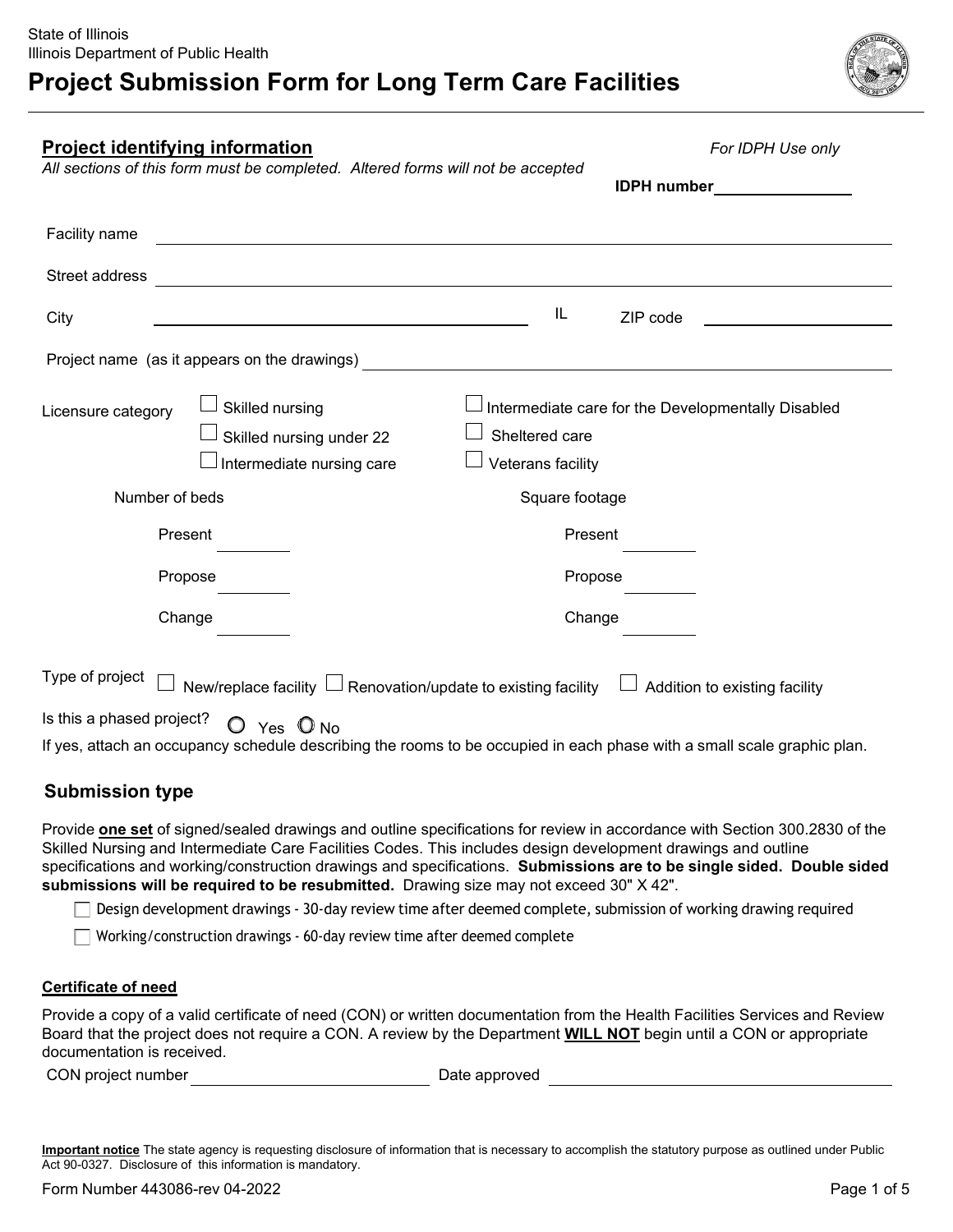

### **Estimated project cost**

|                                                                                                           | 1. Site preparation costs                                                                                        | \$ |    |  |
|-----------------------------------------------------------------------------------------------------------|------------------------------------------------------------------------------------------------------------------|----|----|--|
| 2. Demolition costs                                                                                       |                                                                                                                  | \$ |    |  |
|                                                                                                           | 3. Construction contracts (including cost of materials)                                                          | \$ |    |  |
| 4.                                                                                                        | Subtotal - lines 1 thru 4                                                                                        |    |    |  |
|                                                                                                           | 5. Fixed capital equipment*                                                                                      | \$ |    |  |
| 6.                                                                                                        | Total - lines 4 and 5                                                                                            | \$ |    |  |
| If line 5 is not 51 percent or more of line 6, then use line 6 for the plan review fee calculation below. |                                                                                                                  |    |    |  |
|                                                                                                           | 7. If line 5 is 51 percent or more than line 6, then multiply line 5 by .20                                      |    | \$ |  |
| 8.                                                                                                        | Add lines 4 and 7: this is your adjusted estimated project cost                                                  |    |    |  |
|                                                                                                           | that all collected and the about and control the theorem while and the democratical and and control that all the |    |    |  |

*Place the total adjusted estimated project cost in the appropriate estimated project cost category listed below.*

\*Fixed capital equipment is any equipment that is not movable from room to room and includes but is not limited to diagnostic equipment (MRI,scanners, X-ray equipment, etc). Equipment which is part of the building such as AHU, boilers, chillers, lights, fire alarm panels and all related components are to be included in the construction costs.

### **Plan review fee calculation**

| <b>Estimated project cost</b>                                                                                                                                       |  | Fee as listed below                            |  |  |  |
|---------------------------------------------------------------------------------------------------------------------------------------------------------------------|--|------------------------------------------------|--|--|--|
| Less than \$100,000                                                                                                                                                 |  | No fee                                         |  |  |  |
| \$100,000 - \$499,999                                                                                                                                               |  |                                                |  |  |  |
| \$500,000 - \$999,999                                                                                                                                               |  | or \$6,000, whichever is greater               |  |  |  |
| \$1,000,000 - \$4,999,999                                                                                                                                           |  | or \$9,600, whichever is greater               |  |  |  |
| Greater than \$5,000,000                                                                                                                                            |  |                                                |  |  |  |
| Plan review fee to be submitted \$                                                                                                                                  |  |                                                |  |  |  |
| Remittance should be made payable to the <b>IDPH Plan Review Fund</b> in the form of a check or money order.                                                        |  |                                                |  |  |  |
| Design and Construction Section, Illinois Department of Public Health<br>Mail completed submission to:<br>525 W. Jefferson St., Fourth Floor, Springfield, IL 62761 |  |                                                |  |  |  |
| For questions, call:                                                                                                                                                |  | 217-785-4264, 217-785-4247 or TTY 800-547-0466 |  |  |  |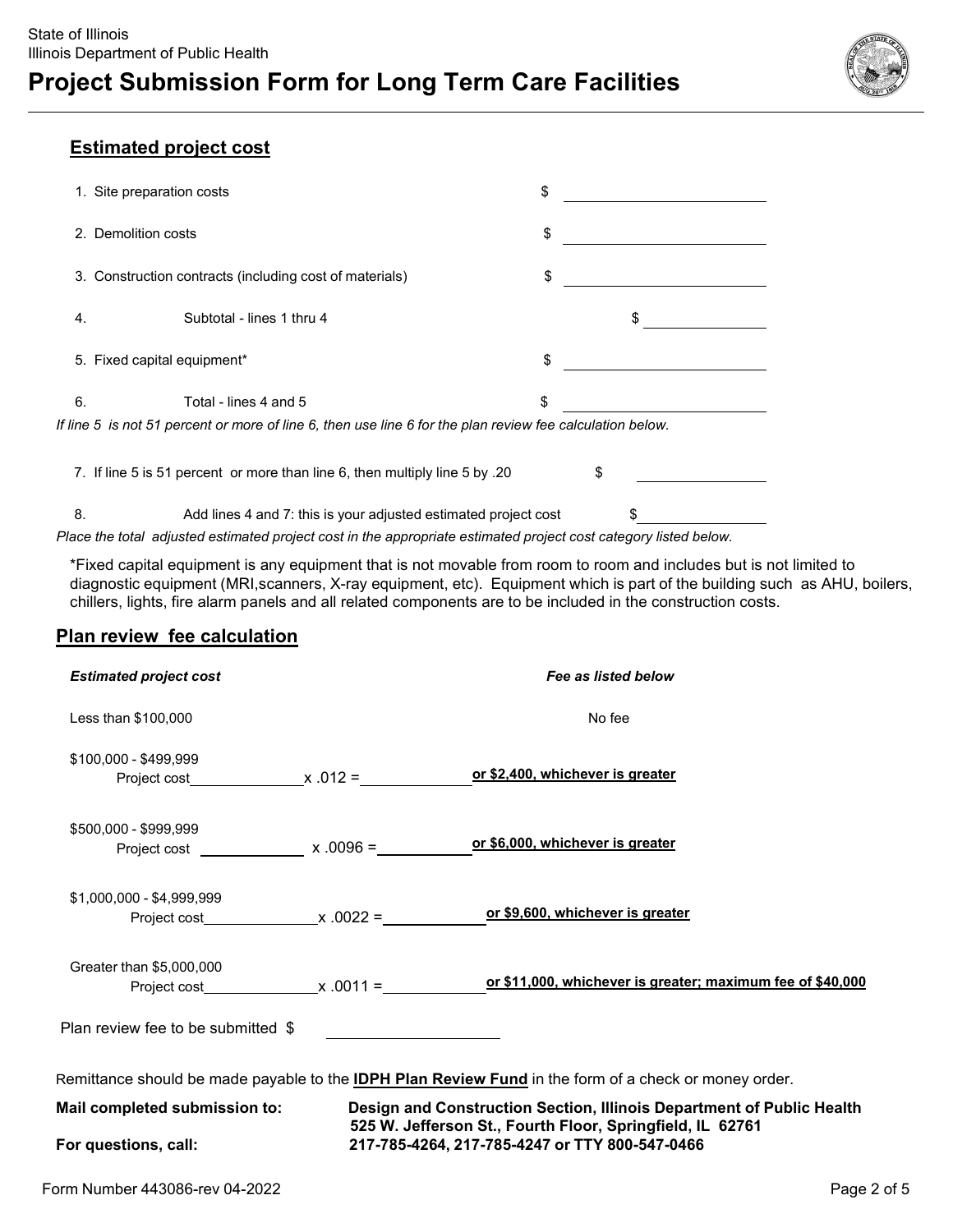# **Project Submission Form for Long Term Care Facilities**



|                                                                                                                                                                                                                                 | Code analysis information for NEW CONSTRUCTION of a new building or addition to the existing building.                                  |                                                     |  |  |  |
|---------------------------------------------------------------------------------------------------------------------------------------------------------------------------------------------------------------------------------|-----------------------------------------------------------------------------------------------------------------------------------------|-----------------------------------------------------|--|--|--|
| Construction type per NFPA 220 construction type for the new construction. Complete the code analysis information on the<br>existing building that the new construction is connected to or adjacent to under EXISTING BUILDING. |                                                                                                                                         |                                                     |  |  |  |
|                                                                                                                                                                                                                                 | Circle all that apply: $ (443) \quad  (332) \quad  (222) \quad  (111) \quad  (000) \quad  (211) \quad  (200) \quad  (111) \quad  (000)$ |                                                     |  |  |  |
|                                                                                                                                                                                                                                 |                                                                                                                                         |                                                     |  |  |  |
| Sprinkler system $\Box$ Full $\Box$ Partial $\Box$ Dry $\Box$ Wet $\Box$ None                                                                                                                                                   |                                                                                                                                         |                                                     |  |  |  |
|                                                                                                                                                                                                                                 | Fire pump capacity exponent of the Water main size                                                                                      | <u> 1989 - John Stone</u>                           |  |  |  |
| <b>Emergency power</b> Type                                                                                                                                                                                                     | <u> 1980 - Johann Barn, mars an t-Amerikaansk politiker (* 1908)</u>                                                                    |                                                     |  |  |  |
|                                                                                                                                                                                                                                 |                                                                                                                                         |                                                     |  |  |  |
| Fire alarm                                                                                                                                                                                                                      | Direct F.D. connection $\Box$ Remote station $\Box$ Proprietary protective $\Box$ Coded                                                 | $\Box$ Supervisory                                  |  |  |  |
|                                                                                                                                                                                                                                 | Code analysis information for EXISTING BUILDING for a renovation/remodel project                                                        |                                                     |  |  |  |
|                                                                                                                                                                                                                                 | Circle all that apply: $I(443)$ $I(332)$ $I(222)$ $I(111)$ $I(000)$ $I(1211)$ $I(1200)$ $V(111)$ $V(000)$                               |                                                     |  |  |  |
|                                                                                                                                                                                                                                 | Year built __________ Number of stories _________ Height in feet _________                                                              |                                                     |  |  |  |
| Roof                                                                                                                                                                                                                            | Structural component <b>Assembly rating CONFINGLE 2018</b> UL assembly number                                                           |                                                     |  |  |  |
|                                                                                                                                                                                                                                 |                                                                                                                                         |                                                     |  |  |  |
| Floor                                                                                                                                                                                                                           |                                                                                                                                         |                                                     |  |  |  |
| <b>Beams</b>                                                                                                                                                                                                                    |                                                                                                                                         |                                                     |  |  |  |
| <b>Columns</b>                                                                                                                                                                                                                  |                                                                                                                                         |                                                     |  |  |  |
| <b>Girders</b>                                                                                                                                                                                                                  |                                                                                                                                         |                                                     |  |  |  |
| Interior walls                                                                                                                                                                                                                  |                                                                                                                                         |                                                     |  |  |  |
| <b>Exterior walls</b>                                                                                                                                                                                                           |                                                                                                                                         |                                                     |  |  |  |
|                                                                                                                                                                                                                                 |                                                                                                                                         |                                                     |  |  |  |
| Sprinkler system L Full L Partial L Dry L Wet D None                                                                                                                                                                            |                                                                                                                                         |                                                     |  |  |  |
|                                                                                                                                                                                                                                 |                                                                                                                                         | <u> 1980 - Andrea Station Barbara, amerikan per</u> |  |  |  |
| <b>Emergency power</b> Type                                                                                                                                                                                                     | <u> 1989 - Johann Barbara, martxa alemaniar amerikan a</u>                                                                              |                                                     |  |  |  |
|                                                                                                                                                                                                                                 |                                                                                                                                         |                                                     |  |  |  |
| Fire alarm                                                                                                                                                                                                                      | Direct F.D. connection $\Box$ Remote station $\Box$ Proprietary protective $\Box$ Coded                                                 | $\Box$ Supervisory                                  |  |  |  |
| Form Number 443086-rev 04-2022                                                                                                                                                                                                  |                                                                                                                                         | Page 3 of 5                                         |  |  |  |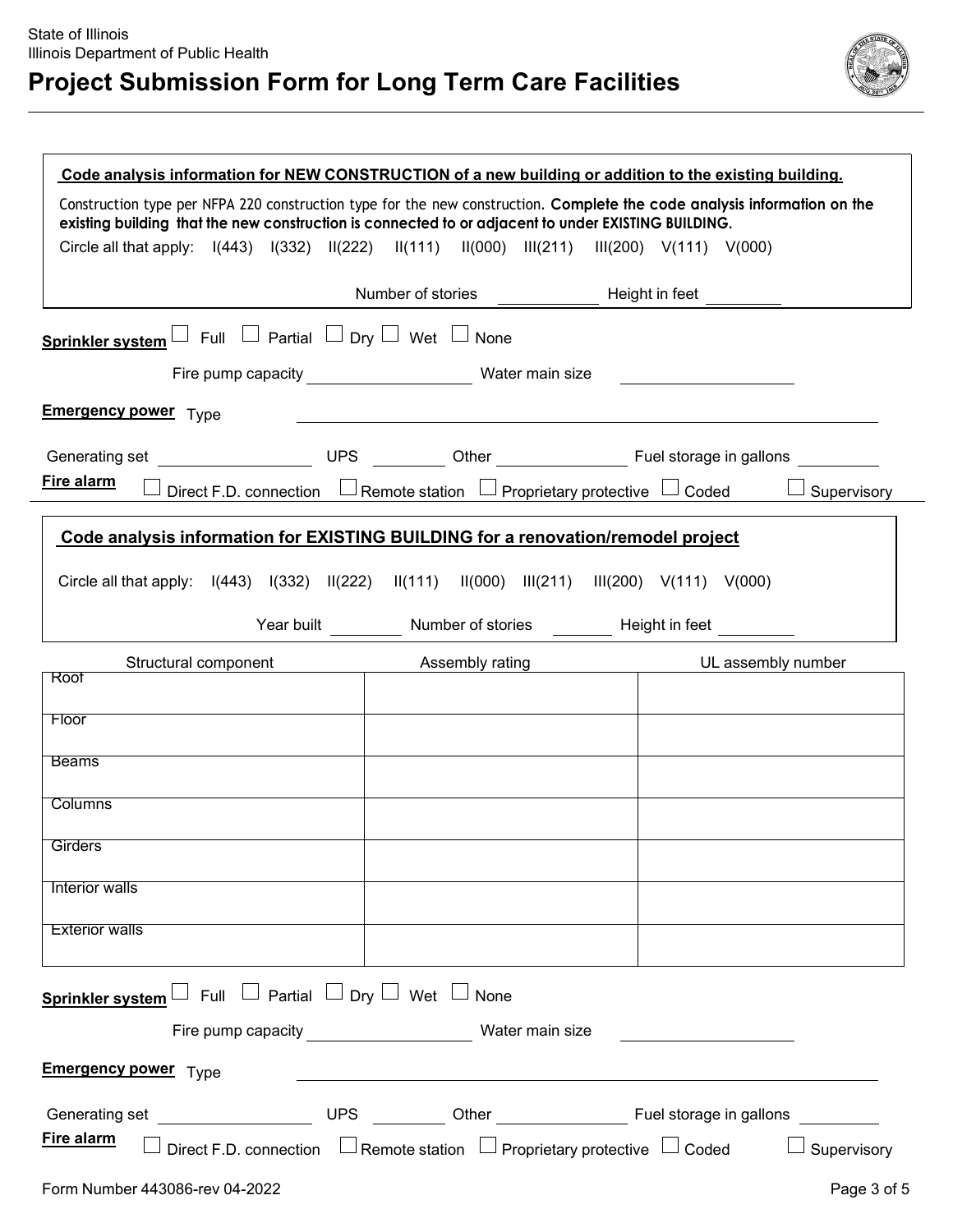

### **Functional program narrative**

Provide a functional program narrative for the project that describes the purpose of the project, departmental relationships, space requirements and other basic information relating to fulfillment of the facility's objectives. The functional program narrative shall include a description of those services necessary for the complete operation of the facility. The functional program narrative must be available for use in the development of project design and construction documents.

*Attach additional sheets if needed.*

#### **Systems program narrative**

Provide a systems program narrative describing all special systems including, but not limited to, fire alarm, nurses call, special locking devices, security packages, electrical, plumbing, HVAC, medical gas and fire protection.

*Attach additional sheets if needed.*